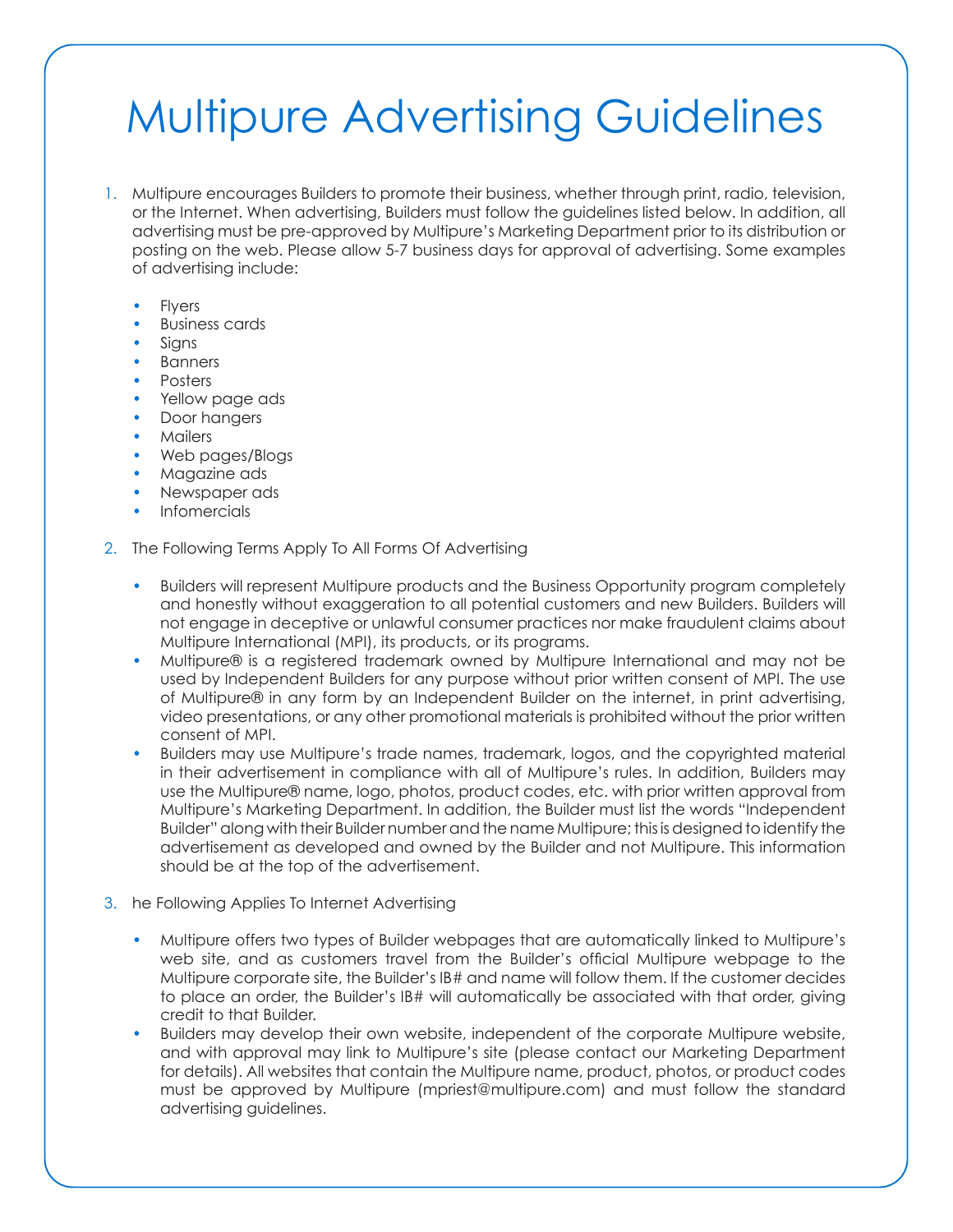- Multipure recommends against establishing any portal that links any other website or web page to Multipure's corporate web site because Multipure is not able to identify the originating site or page. Multipure® in any form, may not be used by an independent Builders for a domain name/URL or email address.
- •
- 4. Use of the Multipure Builder Logo and Label
	- There are certain rules for the use of the Multipure logo. Each and every time that an Independent Builder uses the Multipure logo in self-generated advertisements, promotion, or literature, the registered trademark symbol (®) must accompany the logo.
	- The words "Independent Builder" must appear below the logo in order to identify the advertisement, promotion, or literature as being produced by an Independent Builder (i.e., not produced by Multipure). Even if a Builder uses language from a Multipure brochure, these guidelines regarding use of the logo must be adhered to.
- 5. Performance and Certification Claims:
	- Performance claims must conform to specifications in the most current version of Multipure literature. Claims regarding Multipure Drinking Water Systems must be true and accurate. False, confusing, misleading, or implied claims will not be tolerated. Claims of contaminant reduction must be specific and not generic in nature.
	- With the exception of the Aqualuxe and claims regarding bacteria and virus removal, general product performance claims professing that Multipure "removes" contaminants of health concern, aesthetic concern, or emerging contaminants are not acceptable. Multipure filters typically reduce the presence of these contaminants by 95 - 99.9%. Acceptable terminology includes the words "reduces", "treats", "filters", "virtually eliminates", etc.
	- Pricing of products and shipping & handling prices must be consistent with the current prices of Multipure.
	- Generic and absolute statements about a system's performance cannot be used. You must be specific in your performance claims. Examples:

Unacceptable: "Takes all cancer-causing contaminants out of your water."

Acceptable: "Certified to reduce many cancer causing contaminants that may be found in your water."

Explanation: Multipure is not certified to reduce EVERY contaminant and cannot make the absolute claim. In addition, because the exact composition of a customer's water is not known with 100% certainty, there should be no unjustified implication that their water contains harmful contaminants. The performance of Multipure Drinking Water Systems has been certified by NSF. This agency does not rate a system as "the best", but instead certifies that Multipure's product performance claims are true. Statements regarding certification should reflect this and not imply otherwise. It is unacceptable to state, "Certified by NSF to be the best." It is acceptable to state, "Certified by NSF to reduce the widest range of contaminants."

6. Sales Tax

Builders must charge the customer all applicable sales taxes on purchases, based on the customer's location.

- 7. Advertising Discounts Or Other Specials
	- Builders may only advertise to the general public the manufacturer's suggested retail price (MSRP) on any and all forms of advertising or marketing materials, including, but not limited to online advertisements, printed literature, and physical displays. The inclusion of non-